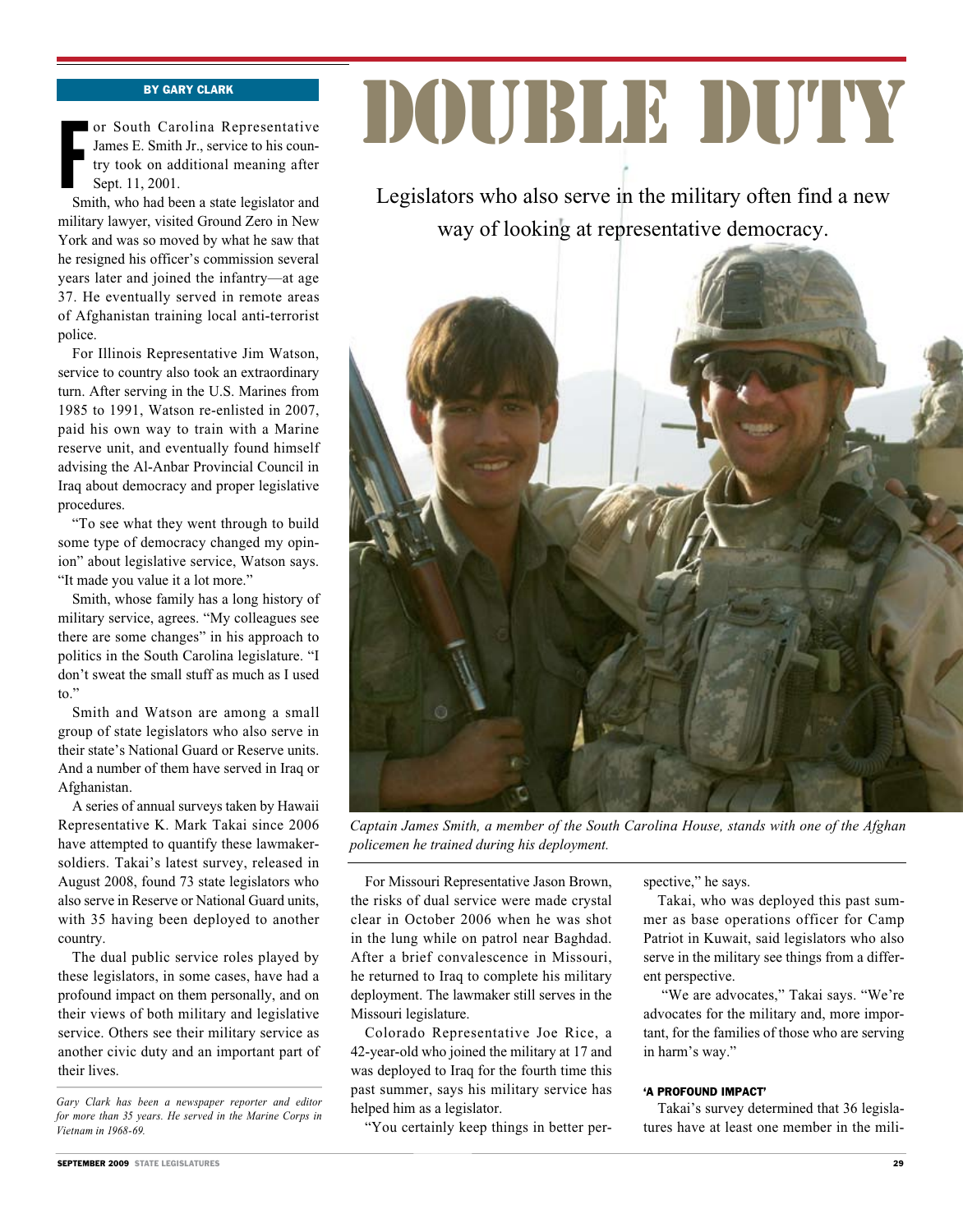# Lawmakers and Military Rules

Hawaii Representative K. Mark Takai, in his latest survey of state legislators who also serve in the military, noted that there are no federal laws prohibiting state lawmakers from serving on active duty with the military, but there are rules dealing with what official actions lawmakers can perform while on active duty.

The Department of Defense early last year amended rules covering reserve military personnel and whether they can serve as elected officials while under military deployment. The new directive prohibits a full-time military service member on active duty from holding or exercising functions of state office.

But members of the reserve who are deployed for less than 270 days are allowed to hold and exercise civic functions as long as there is no interference with their military duties.

For those called to active duty for more than 270 days, members can hold a civil office, but cannot exercise the functions of a civil office.

Takai's surveys, conducted with assistance from the National Conference of State Legislatures, led to the creation of the National Network of Legislators in the Military, which Takai chairs.

The purpose of the network is to provide information and guidance to lawmakers who will be activated or deployed, to share "best practices" and model legislation, and to provide an opportunity for organizations supporting the military to work with the network's members.

This year's survey has been completed and will be published later in the year when Takai returns from Kuwait.

tary, and 28 legislators had been activated for long-term duty, considered more than 139 days. Of the 73 legislators serving in the military in 2008, 46 were Republicans and 27 were Democrats.

"There's urgency on the part of my colleagues who serve in the military to provide as much as we can," Takai says.

For Smith, that urgency kicked in after his visit to Ground Zero. "It had a profound impact on me," he says.

He and his family talked about it often in the following years. "I prayed about it a lot," Smith says.

He decided his service as a military lawyer wasn't enough. His prayers eventually led him down a different path. "We decided I could better serve in the infantry," he says.

A four-star general told Smith that the process required him to resign his officer's commission and take basic infantry training. In May 2007, Smith, by then a captain, was deployed to Afghanistan for a year as part of a team that advised and trained Afghan police in remote areas of the country.

"We were the first mentor team to do that," Smith says.

"We made great friends. We had phenomenal experiences," he adds. "I lived and slept with them every day. The relationships we built with them were very, very important. I wanted them to know me mainly as a father and husband—as they were."

Smith became very close to one of his interpreters, and still talks to him by phone occasionally.

"He'd take a bullet for me," Smith says.

Smith also found that his colleagues back in the South Carolina legislature were very supportive. They passed a rule that allowed him to vote by proxy, although his vote could be discounted if it would determine the ultimate outcome of a bill.

"I would regularly call in," he says.

## TEACHING DEMOCRACY

Watson, a Republican, had similar experiences with colleagues in the Illinois General Assembly while he was deployed to Iraq in 2007 and 2008.

While he was accused by an opponent of abandoning his district, other colleagues helped.

"I had Democrats who toured my district and held office hours" while he was away, he says. Another colleague toured his district when it was hit by flooding and offered to help residents.

Watson served in the Marines from 1985- 1991, including in Operation Desert Storm, but later decided he wanted to join up again.

"It took about a year to get back in," Watson says. "My unit was in California, and I paid my way to get there for drills."

He landed a spot in a civil affairs unit. "It was a good fit," he says.

"I knew what I could do, and bring to the table. And I knew what needed to be done there."

Staff Sergeant Watson became the chief liaison to the Al-Anbar Provincial Council in one of the most violent areas of Iraq. The provincial council often met in Baghdad because of the security situation in the province.

Members of the council initially had no idea what democracy was. The council didn't have bylaws, didn't take attendance and didn't record votes. "They were Sunnis to begin with, and they felt the central government, which was dominated by Shiites, hated them."

Being a legislator helped. "It gave me more credibility," he says. "The fact that I was a legislator who took time off, they wondered why in the world I would do that."

Despite the difficulties and dangers in Iraq, Watson said Illinois politics is hardball, with loads of partisanship, wheeling and dealing and, of course, the scandal that led to the removal in January of former Governor Rod Blagojevich.

"It's one thing to be part of a focused unit with a mission. Then, to come back here and see this element of chaos—it's been a challenge," he says.

But the experience in Iraq has helped him in the legislature, he says.

"It made me better. It made me respect others," Watson says. "I guess I'm less inclined to play those [partisan] games. I'm more likely to say the answer is in between. Some people in my party get a little upset about that"

## FOUR TOURS IN IRAQ

Rice, from Colorado, has been deployed to Bosnia once and four times to Iraq, including this past summer. He was chief of public affairs for the Multi-National Security Transition Command-Iraq, and spent most of his time preparing Iraqis for the withdrawal of U.S. forces from Iraqi cities.

"Most of us have been here before," Rice says. "Things always change, but this is my fourth time in Baghdad. My ramp-up time did not have to be extensive."

Rice is proud that his four tours to Iraq have allowed him to make friends and contacts there, which has helped the Denver region, through Sister Cities International, to